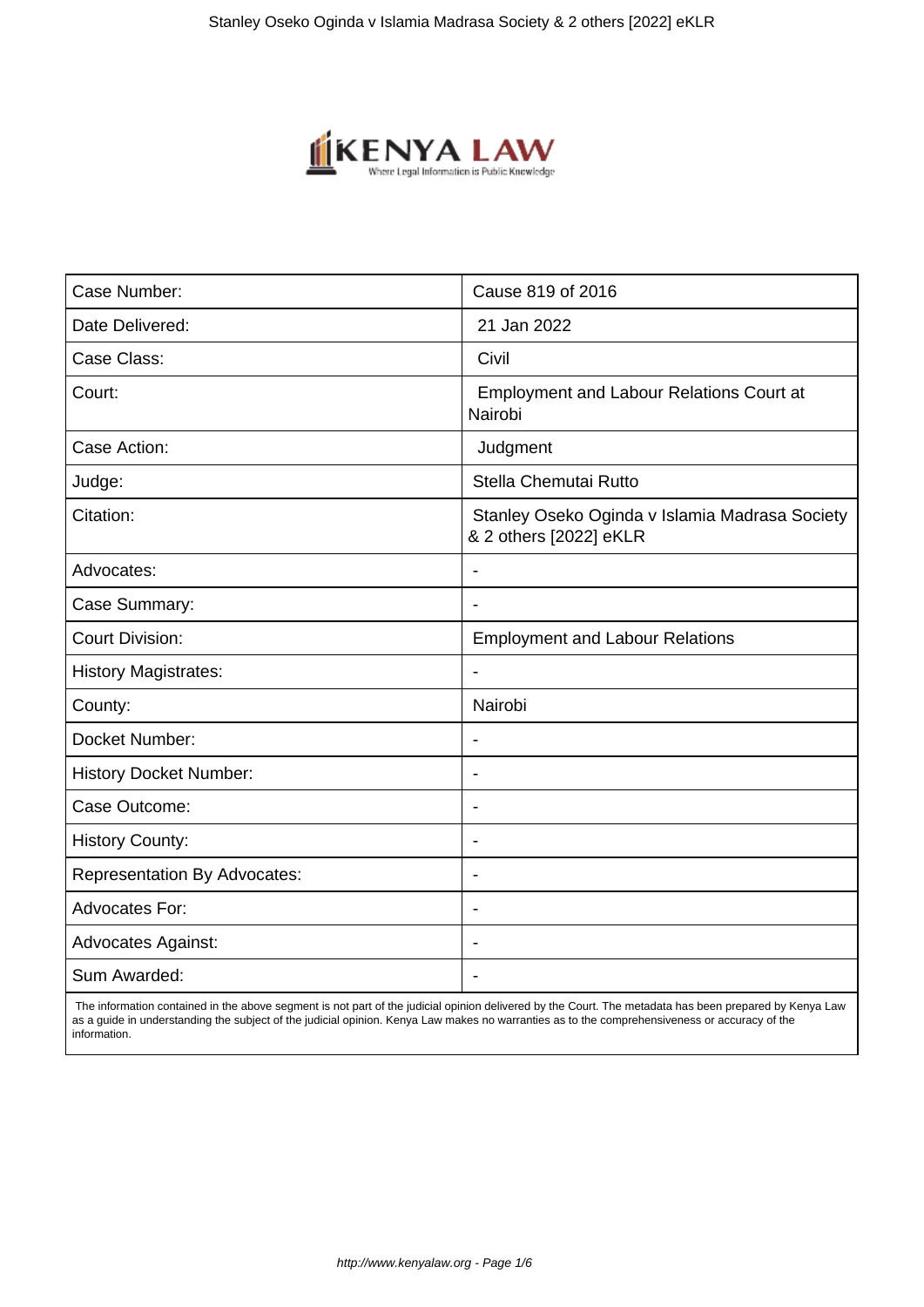## **REPUBLIC OF KENYA**

## **IN THE EMPLOYMENT AND LABOUR RELATIONS COURT**

## **AT NAIROBI**

## **CAUSE NO 819 OF 2016**

**STANLEY OSEKO OGINDA............................................................................................................CLAIMANT**

## **VERSUS**

**BOARD OF GOVERNORS MUSLIM ACADEMY.................................3RD RESPONDENT**

## **JUDGEMENT**

1. The claimant instituted the claim herein on  $10^{th}$  May, 2016, through which he avers that he was employed by the  $1<sup>st</sup>$  respondent as a teacher with effect from  $2<sup>nd</sup>$  June, 2010 and that he was unlawfully terminated on  $4<sup>th</sup>$  April, 2016 without justifiable cause. As a result, he seeks various reliefs against the respondents jointly and severally.

2. The respondents disputed the claim and filed a joint defence dated  $15<sup>th</sup>$  July, 2016 through which they aver that there was justifiable cause to terminate the claimant's employment. The respondents further averred that the claimant rendered himself liable for termination on account of absence from duty without authorization, use of inappropriate language towards other employees, defiance, rudeness, and failure to take up assigned duty from his seniors. The respondents however concede that the claimant was entitled to one month salary in lieu of notice and gratuity.

3. The matter was initially set down for dismissal for want of prosecution but the claimant successfully opposed the Notice of Dismissal hence the court directed that the matter proceeds for hearing.

4. The matter was set down for hearing on  $15<sup>th</sup>$  November, 2021 and the respondents were absent from court. The claimant told court that he had effected service of the day's hearing upon the respondents. To this end, he produced an Affidavit of Service dated  $12<sup>th</sup>$  November, 2021 sworn by the one Francis Onguti through which he deponed that he effected service of the hearing notice dated  $13<sup>th</sup>$  August, 2021 electronically upon the respondents' Advocates, through the email address info@chaudhriandassociates.com. Annexed to the said Affidavit, is a copy of the hearing notice and email printout.

5. The court noting that the email address was one disclosed by the respondents through the pleadings before court, was satisfied with the return of service, hence directed that the matter proceeds for hearing, pursuant to Rule 22 of the Employment and Labour Relations Court Rules (2016), the respondents' absence notwithstanding.

## **Claimant's case**

6. At the hearing, the claimant took the stand and testified in support of his claim. He sought to rely on his witness statement which he asked the court to adopt as part of his evidence in chief. He also produced the documents filed together with his claim, as exhibits before court. He averred that he was employed by the  $1<sup>st</sup>$  respondent as a teacher in the  $2<sup>nd</sup>$  respondent institution, which was administered by the  $3^{rd}$  respondent. He stated that initially, he was earning a salary of Kshs 23,000/= but the same was later enhanced to Kshs 31,111/= on account of his excellent performance. To this end, he referred the court to the letter of recognition issued by the 1<sup>st</sup> respondent. He informed court that he was unlawfully terminated as he was handed the letter of termination without being accorded an opportunity to defend himself. He further told court that while in the employment of the 1<sup>st</sup> respondent, he was overworked as he served as a classroom teacher, discipline master from the nursery to the secondary section, and also sat in the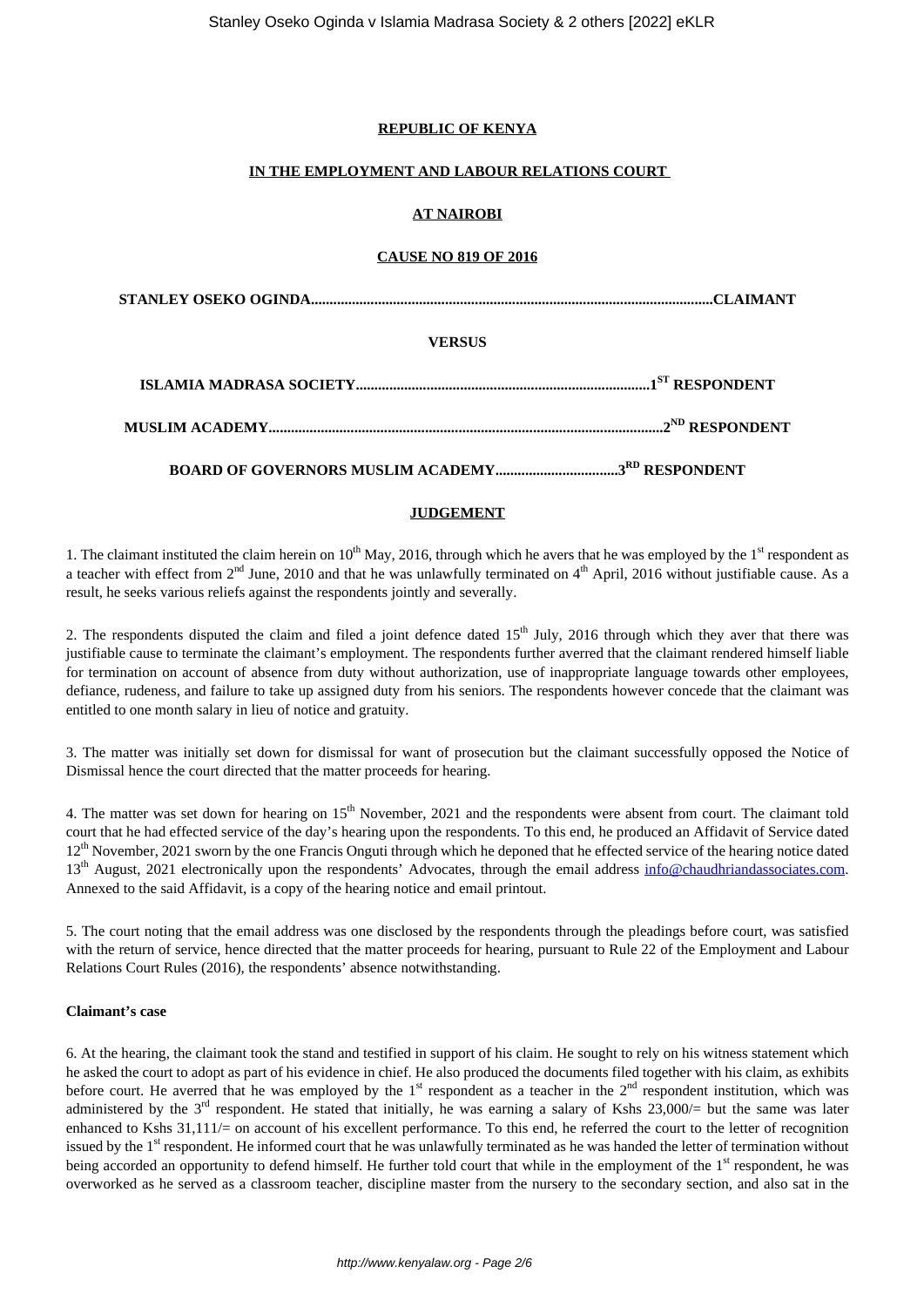wildlife and environmental committee. He thus prayed that his claim be allowed as prayed.

#### **Submissions**

7. The claimant filed written submissions upon close of the hearing. He reiterated the averments contained in his claim, to the effect that his termination was unlawful. He further submitted that he had proved his case on a balance of probability hence was entitled to the claims sought.

8. The respondents did not tender any submissions for consideration by court.

#### **Analysis and determination**

9. The issues arising from the pleadings on record, the evidence placed before court as well as the submissions can be distilled as follows;

#### **a) Whether the claimant's termination was unfair and unlawful"**

#### **b) Is the claimant entitled to the reliefs sought"**

#### **Whether the claimant's termination unfair and unlawful"**

10. The claimant has alleged that his termination was unfair, hence it is necessary to consider the facts and circumstances presented herein vis a vis the relevant provisions of the Employment Act.

11. The starting point is **Section 43(1)** of the Employment Act (Act), which requires an employer to prove reasons for an employee's termination, failure to which such termination is deemed to be unfair. Further on in the Act under **Section 45 (2)**, a termination of employment is unfair if the employer fails to prove that the reason for the termination is valid, fair and relates to the employee's conduct, capacity or compatibility; or based on the operational requirements of the employer. **Section 45 (2) (c)** of the Act, closely tied to this provision, as it requires an employer to prove that it complied with the requirements of fair process in undertaking the termination.

12. The specific requirements of fair hearing are espoused under **Section 41(1)** of the Act which mandates an employer to notify an employee of the intended termination. As such, the employee is to be notified of the reasons thereof in a language he or she understands and in the presence of another employee or a shop floor union representative.

13. The foregoing provisions condenses the legal threshold in respect of termination of employment. The same can be split into two portions, with the first limb being the justification of reasons for termination while the second limb constitutes the process applied in terminating the employment of the employee.

14. More importantly, it is noteworthy that the burden of proof lies with the employer. This was aptly captured by the Court of Appeal in the case of **Kenfreight (E.A.) Limited v Benson K. Nguti [2016] eKLR** as follows; **"the burden on the employee is limited only to asserting that unfair termination has occurred, leaving the burden to show that the termination is fair to the employer."**

#### **(i) Substantive justification**

15. As stated herein, substantive justification entails proving the reasons for which an employee's termination was effected. As was held in the case of **Walter Ogal Anure vs Teachers Service Commission (2013) eKLR,** substantial justice refers to establishment of a valid reason for termination. In this case, the reasons which led to the claimant's termination are ascertainable from his letter of termination which reads in part as follows;

## *"RE: NOTICE OF TERMINATION OF EMPLOYMENT*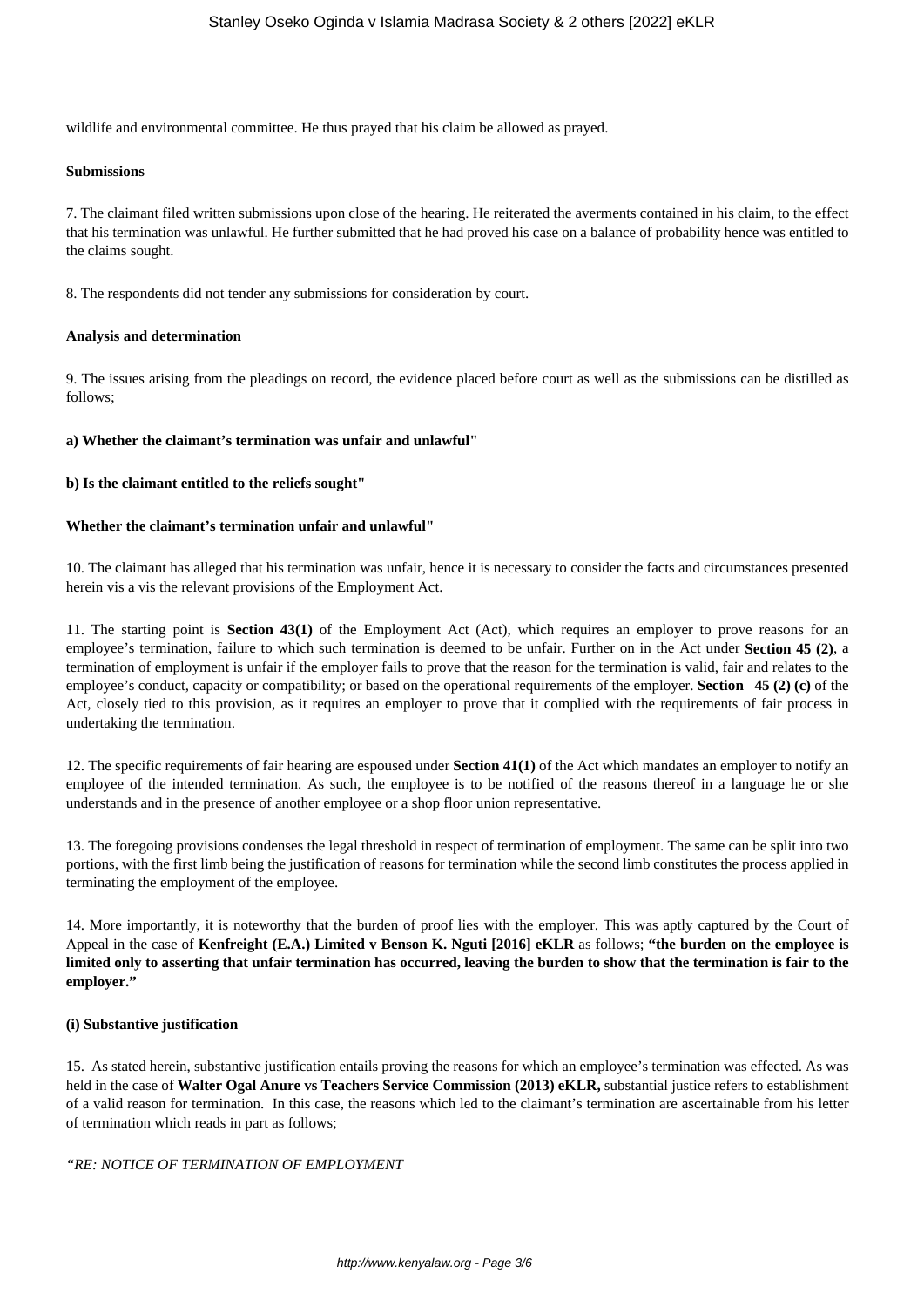*…Your employment is being terminated because your attendance and your general conduct violate our school expectations and polices. You have so far received warning letters about unauthorized absence from school, insubordination and inappropriate language to both your colleagues and seniors. These letters were signed and acknowledged by you and are in your personal file. Since you have demonstrated a willingness to compromise these standards, we cannot in good faith accede to your continued employment with us. Having taken all the facts and circumstances into consideration, we consider that your actions constitute serious misconduct warranting dismissal...."*

16. It is notable from the wording of the letter of termination that the claimant was being accused of abscondment of duty, insubordination and use of inappropriate language. The claimant has denied the accusations as levelled against him. Indeed, these allegations are serious in nature and constitute grounds for summary dismissal under section 44(4) of the Act.

17. Pursuant to section 45 (2) of the Act, an employer is bound to prove that the reasons for an employee's termination are valid and fair. It is logical that validity and fairness of the reasons for termination can only be established upon analysis of the documentary and oral evidence presented by the employer during the trial process. Only then, can the court determine whether such reasons as advanced are valid and fair.

18. As stated herein, the respondents did not participate in the trial process hence the documentary evidence as attached to their joint defence could not be tested in cross examination. Further there was no oral evidence to back up the accusations against the claimant. Notably, there were no written statements from the claimant's colleagues and/or supervisors to support the claims of use of inappropriate language and insubordination. Similarly, there was no evidence to prove the allegations of abscondment of duty, for instance, an attendance/clock in register. Such evidence would have been necessary in determining whether the reasons for which the claimant was terminated were indeed fair and valid. In absence of such evidence, the reasons for the claimant's dismissal have not been substantiated at all and for that reason, the same cannot be determined to be valid or fair.

19. In the circumstances, the respondents did not discharge the burden under sections 43 (1) and 45 (2) of the Employment Act.

#### **(ii) Procedural fairness**

20. The requirement for fair hearing is broadly encapsulated under section 45 (2) (c) of the Act. Section 41 (1) provides for the specific requirements to be complied with by an employer. It entails notifying the employee of the allegations leveled against him or her and granting him or her the opportunity to make representations in response to the said allegations.

21. The respondents averred in their joint defence, that the claimant was given notice prior to termination. However, no indication was given as to whether the claimant was granted a hearing prior to termination. In absence of such evidence, it can only be presumed that the claimant was not subjected to any process at all prior to his termination. Consequently, the burden of proof remains undischarged on the part of the respondents.

22. The above position was amplified the Court of Appeal in the case of **Kenfreight (E.A.) Limited v Benson K.Nguti, Civil Appeal No. 31 of 2015**, where it was held that;

**"Apart from issuing proper notice according to the contract (or payment in lieu of notice as provided), an employer is dutybound to explain to an employee in the presence of another employee or a union official, in a language the employee understands, the reason or reasons for which the employer is considering termination of the contract. In addition, an employee is entitled to be heard and his representations, if any, considered by an employer before the decision to terminate his contract of service is taken".**

23. The total sum of the foregoing is that the termination of the claimant cannot be said to be fair and lawful in terms of sections 43(1) and 45(2) of the Act and I so find.

24. Having found as such, what remedies then, avail to the claimant"

## **Reliefs**

25. Having found that the claimant's termination was unfair and unlawful, I will award him six (6) month's gross salary as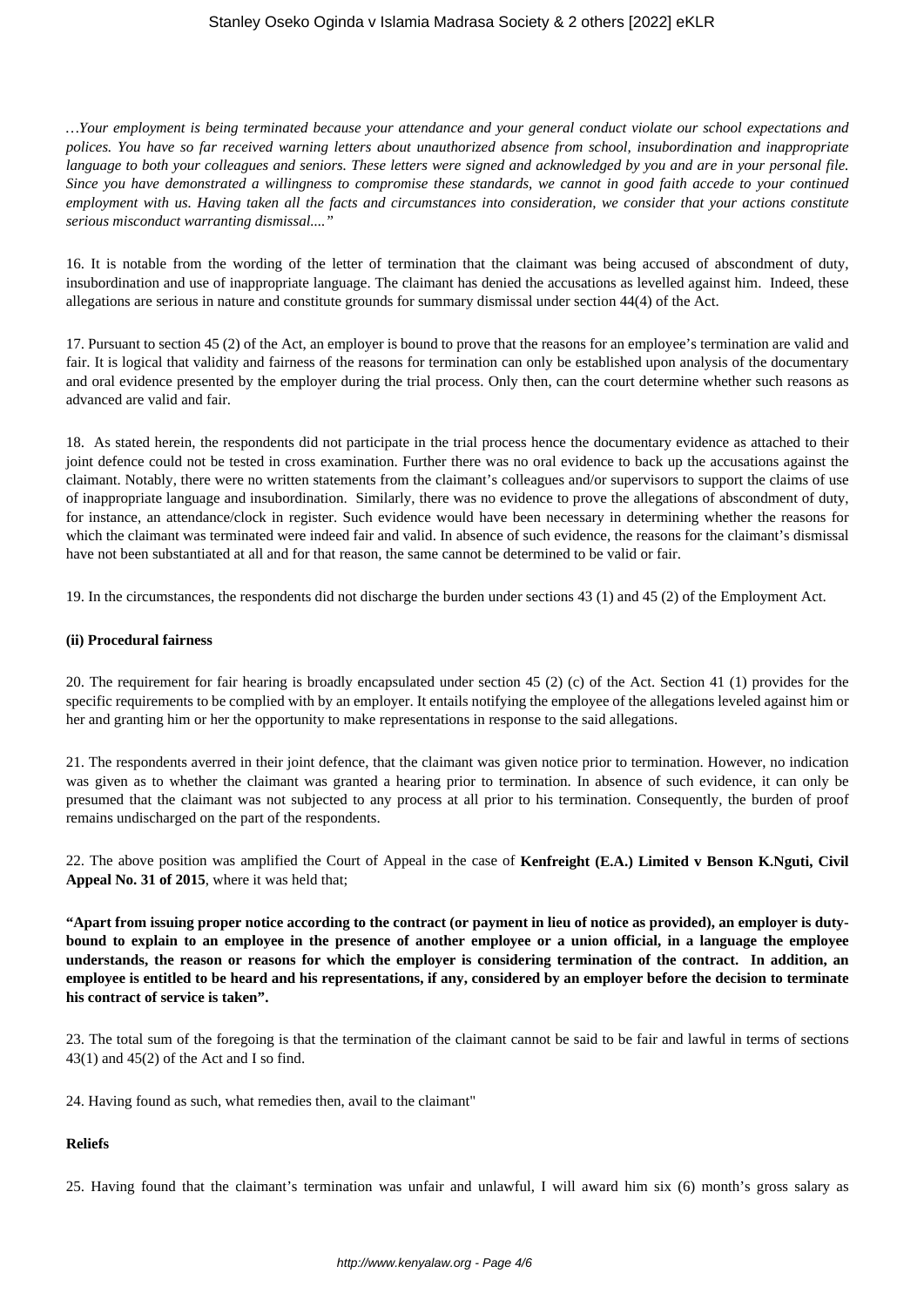compensatory damages. This award is informed by the length of the employment relationship between the parties and the fact that the reasons for his dismissal from employment were not justified at all.

26. I further award the claimant one (1) month's salary in lieu of notice pursuant to the provisions of section 35 (1) (c) of the Act. As a matter of fact, the respondents have conceded that the claimant is entitled to one months' salary notice.

27. The respondents have also conceded to the payment of service gratuity in net amount of Kshs 67,413/= hence the claimant is awarded the same.

28. The claimant has prayed for transport allowance in the sum of Kshs 144,000/= for the entire period he was employed by the respondents. Section 90 of the Employment Act places a time bar on claims older than 3 years. As such, any claim that is actionable in this respect can only be with effect from  $10<sup>th</sup>$  May, 2013 which is 3 years before the institution of the suit, till the date the claimant exited employment on 4<sup>th</sup> April, 2016. It is notable that the claimant was paid transport allowance for the month of February, 2016 thus, I take it that his entitlement is for 33 months only, that is from May, 2013 till January, 2016.

#### **Orders**

29. In the circumstances, I enter Judgment in favour of the claimant against the respondents jointly and severally as follows;

**(a) Compensatory damages in the sum of Kshs 186,666/= which sum is equivalent to 6 months gross salary.**

**(b) One month's salary in lieu of notice being Kshs 31,111/=.**

**(c) Gratuity in the net sum of Kshs 67,413/=.**

**(d) Arrears of transport allowance for 33 months being Kshs 66,000/=.** 

**(e) The claimant shall have the costs of the suit.**

**(f) Interest on the amount in (a), (b) and (c) at court rates from the date of Judgement till payment in full.**

**DATED, SIGNED** and **DELIVERED** at **NAIROBI** this **21st** day of **January,** 2022.

………………………………

## **STELLA RUTTO**

**JUDGE**

#### **Appearance**:

For the Claimant Mr. Ogeto

For the Respondent No appearance

Court assistant Barille Sora

## **ORDER**

In view of the declaration of measures restricting court operations due to the COVID-19 pandemic and in light of the directions issued by His Lordship, the Chief Justice on  $15<sup>th</sup>$  March 2020 and subsequent directions of  $21<sup>st</sup>$  April 2020 that judgments and